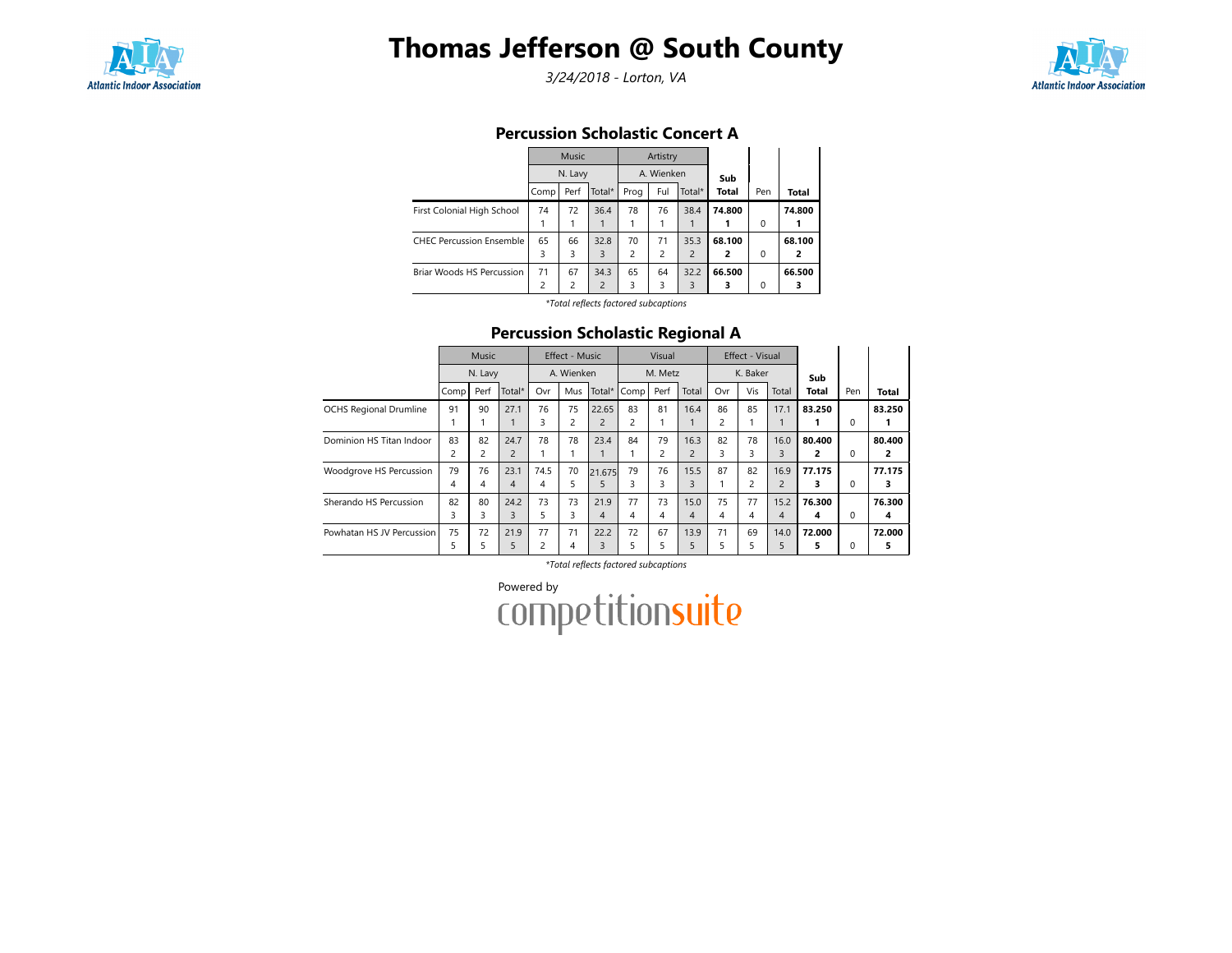

# Thomas Jefferson @ South County

3/24/2018 - Lorton, VA



#### Percussion Scholastic A

|                          |      | <b>Music</b>   |                |                | Effect - Music |                |                | Visual                  |                |     | Effect - Visual |                |        |          |        |
|--------------------------|------|----------------|----------------|----------------|----------------|----------------|----------------|-------------------------|----------------|-----|-----------------|----------------|--------|----------|--------|
|                          |      | N. Lavy        |                |                | A. Wienken     |                |                | M. Metz                 |                |     | K. Baker        |                | Sub    |          |        |
|                          | Comp | Perf           | Total*         | Ovr            | Mus            | Total*         | Comp           | Perf                    | Total          | Ovr | Vis             | Total          | Total  | Pen      | Total  |
| Thomas Jefferson HS Perc | 85   | 83             | 25.1           | 84             | 82             | 24.9           | 81             | 76                      | 15.7           | 87  | 83              | 17.0           | 82.700 |          | 82.700 |
|                          |      |                |                |                |                |                | 3              | 4                       | 3              |     | 2               |                |        | 0        | 1      |
| Woodbridge Senior HS P   | 78   | 79             | 23.6           | 79             | 78             | 23.55          | 84             | 79                      | 16.3           | 83  | 84              | 16.7           | 80.150 |          | 80.150 |
|                          | 4    | 3              | 3              | 2              | 2              | $\overline{2}$ |                |                         |                | 2   |                 | $\overline{2}$ | 2      | $\Omega$ | 2      |
| Courtland HS Percussion  | 82   | 82             | 24.6           | 76             | 71             | 22.05          | 83             | 78                      | 16.1           | 82  | 82              | 16.4           | 79.150 |          | 79.150 |
|                          | 2    | $\overline{c}$ | $\overline{2}$ | 4              | 6              | 5              | $\overline{c}$ | $\overline{\mathbf{c}}$ | $\overline{c}$ | 3   | 3               | 3              | 3      | $\Omega$ | 3      |
| Tuscarora HS Percussion  | 79   | 75             | 22.9           | 75             | 73             | 22.2           | 77             | 77                      | 15.4           | 76  | 76              | 15.2           | 75.700 |          | 75.700 |
|                          | 3    | 6              | 5              | 5              | 4              | 4              | 4              | 3                       | 4              | 6   | 5.              | 5              | 4      | 0        | 4      |
| Atlee HS Percussion      | 75   | 74             | 22.3           | 77             | 75             | 22.8           | 74             | 71                      | 14.5           | 78  | 75              | 15.3           | 74.900 |          | 74.900 |
|                          | 7    | 7              | $\overline{7}$ | 3              | 3              | 3              | 6              | 6                       | 6              | 4   | 6               | 4              | 5      | 0        | 5      |
| Massaponax HS Percussion | 77   | 77             | 23.1           | 71             | 70             | 21.15          | 76             | 74                      | 15.0           | 77  | 73              | 15.0           | 74.250 |          | 74.250 |
|                          | 5    | 4              | $\overline{4}$ | $\overline{7}$ | $\overline{7}$ | $\overline{7}$ | 5              | 5                       | 5              | 5   |                 | 6              | 6      | $\Omega$ | 6      |
| Midlothian HS Percussion | 76   | 76             | 22.8           | 72             | 72             | 21.6           | 72             | 70                      | 14.2           | 72  | 77              | 14.9           | 73.500 |          | 73.500 |
|                          | 6    | 5.             | 6              | 6              | 5              | 6              | $\overline{7}$ | 7                       | 7              |     | 4               | $\overline{7}$ | 7      | 0        | 7      |

No Score Available: Loudoun Valley HS Percussion (No Show)

\*Total reflects factored subcaptions

## Percussion Scholastic Open

|                          |                      | Music   |                        |         | <b>Effect - Music</b> |                        |                      | Visual               |                        |         | Effect - Visual      |                        |             |          |             |
|--------------------------|----------------------|---------|------------------------|---------|-----------------------|------------------------|----------------------|----------------------|------------------------|---------|----------------------|------------------------|-------------|----------|-------------|
|                          |                      | N. Lavy |                        |         | A. Wienken            |                        |                      | M. Metz              |                        |         | K. Baker             |                        | Sub         |          |             |
|                          | Comp                 | Perf    | Total*                 | Ovr     | Mus                   | Total*                 | Comp                 | Perf                 | Total                  | Ovr     | Vis                  | Total                  | Total       | Pen      | Total       |
| Orange County HS Percus  | 81<br>$\overline{c}$ | 80<br>3 | 24.1<br>3              | 88      | 84<br>2               | 25.8                   | 87                   | 83                   | 17.0                   | 83<br>2 | 85                   | 16.8                   | 83.700      | 0        | 83.700      |
| South County HS Percussi | 85                   | 82      | 24.9                   | 83<br>3 | 79<br>3               | 24.3<br>3              | 83<br>$\overline{c}$ | 80<br>$\overline{c}$ | 16.3<br>$\overline{c}$ | 84      | 81<br>$\overline{c}$ | 16.5<br>$\overline{2}$ | 82.000<br>2 | $\Omega$ | 82.000<br>2 |
| Freedom HS Percussion    | 78<br>5              | 77<br>4 | 23.2<br>4              | 84<br>2 | 86                    | 25.5<br>$\overline{2}$ | 79<br>3              | 75<br>3              | 15.4<br>3              | 77<br>5 | 80<br>3              | 15.7<br>3              | 79.800<br>з | $\Omega$ | 79.800<br>з |
| Chantilly HS Percussion  | 80<br>3              | 82<br>1 | 24.4<br>$\overline{2}$ | 81<br>4 | 77<br>4               | 23.7<br>4              | 77<br>4              | 74<br>4              | 15.1<br>4              | 78<br>4 | 77<br>4              | 15.5<br>4              | 78.700<br>4 | $\Omega$ | 78.700<br>4 |
| Powhatan HS Varsity Perc | 79<br>4              | 75<br>5 | 22.9<br>5              | 80<br>5 | 76<br>5               | 23.4<br>5              | 74<br>5              | 72<br>5              | 14.6<br>5              | 79<br>3 | 73<br>5              | 15.2<br>5              | 76.100<br>5 | 0        | 76.100<br>5 |

\*Total reflects factored subcaptions

Powered by<br>COMPetitionsuite